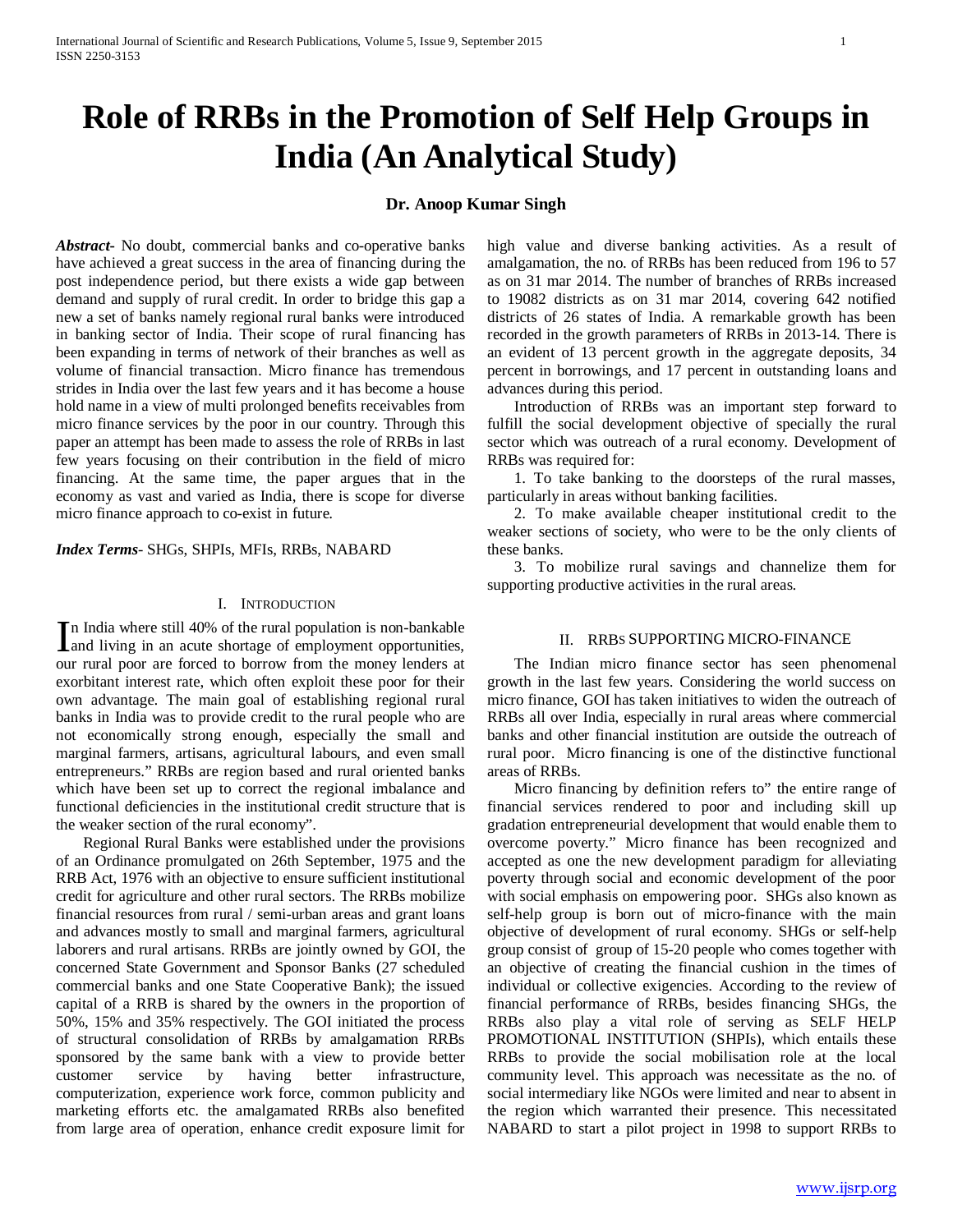attempt functioning as social intermediary. An independent assessment of project indicated that RRBs staff could be selectively leverages to function as social intermediaries in mobilising poor communities into group like SHGs. The scheme envisages the RRBs to select 10 branches for the task of promoting and nurturing SHGs using the services of branch staff, involving the branch manager and the local sub-staff. In the year 2011-12, 203617 SHGs account has been sanctioned loan amount of Rs 356573.48 lakhs for the upliftment of SHGs under micro finance.

 The need of micro financing arises because the rural India requires sources of finance for poverty alleviation, procurement of agriculture and farms unit, to pay its debt and maintain social and economic status in the village and to bring down the cost of providing credit in the rural areas.

 As we know that India is an agriculture based economy, hence micro finance may be a tool to empower the farmers and rural people to make agriculture profitable. Therefore the researcher is interested to find out the scope of micro financing in rural India. This research paper is trying to trace out the importance of RRBs as well as their future prospects as a profitable segment through micro financing in rural India.

# III. REVIEW OF LITERATURE

 Development of an Indian economy has been an outcome of revolution in the banking sector. The relationship between the financial system and economic growth has been scrutinized by a large number of studies in India and abroad. Financial development is considered as a cause of economic growth (Schumpeter 1911; Hicks 1969). Hicks (1969) argued that without financial innovation the industrial revolution would not have taken place.

 Financial intermediaries make it possible for small savers to pool funds and allocate them to the highest return investment, and then to provide capital for investing in costly new technology (King and Levine 1993; Greenwood and Smith, 1997). According to Levine (1997) reported that a well-developed financial system reduces information and transaction costs and influence saving rates, investment decisions, technological innovation and long run growth rates. In this context, microfinance has emerged as a financial innovation tool to serve the millions of poor households that are out of reach of the formal banking and financial institutions. Microfinance is the result of financial service innovations which includes microcredit, micro savings, money transfer vehicles and micro insurance. It is a special kind of financial service designed to cater the needs of poor people who are unemployed, entrepreneurs or farmers who are not bankable. Microfinance has become, in recent years, a fulcrum for development initiatives for the poor, particularly in the Third World countries and is regarded as an important tool for poverty alleviation. The microfinance revolution, particularly the success stories of institutions like Grameen Bank in Bangladesh, Banco Sol in Bolivia, and Bank Rakyat in Indonesia, attracted several economists to study microfinance in the latter half of the 1990s. Some studies argue that microfinance has very beneficial economic and social impacts (Holcombe, 1995; Hossain, 1988; Otero and Rhyne, 1994; Remenyi, 1991; Schuler, Hashemi and Riley, 1997). "Microcredit is a critical anti-poverty tool and a wise investment in human capital." The emerging microfinance revolution with appropriate designed financial products and services enable the poor to expand and diversify their economic activities, increase their incomes and improve their social wellbeing (Bennett and Cuevas, 1996; Ledgerwood, 1999). Past studies of many researchers found that microfinance has very beneficial economic and social impacts (Holcombe, 1995; Hossain, 1988; Otero and Rhyne, 1994; Remenyi, 1991; Schuler, Hashemi and Riley, 1997). A recent study by Emma Svensson examines microfinance movement for economic growth by exploring the linkages of microfinance, the financial system and economic growth. He found some evidence of the microfinance clients engaging in growth enhancing economic activities. There has been change in income and productivity in micro-enterprises and the economic sectors relevant to microfinance clients. He also found that the character of the informal sector seems to be inhibiting for micro-enterprise growth.

 In India also many studies are conducted by various autonomous agencies like NABARD, SIDBI, BIRD etc. including RBI from time to time. These organizations practice microfinance. Most of the studies are on the impact assessment of the beneficiaries of microfinance. There have been various studies on growth of micro finance, growth of SHGs and growing empowerment through micro finance. Most of the studies focus on Self-Help Groups (Agarwal, Shalini 2007; Gopisetti, Rambabu 2007; Gaonkar, Maya Sairoba 2008; Sarkar, Soumitra 2008; Nagarajan, P.S 2009). Some studies are also conducted on poverty reduction and empowerment (Prakash, Jayasheela 2009). Some researchers have also worked on group based credit programmes (Sarangi, Niranjan 2008). There were many studies where the researcher has evaluated the performance of Regional Rural Banks (Abdul, Hadi (2005). Some studies were found to focus on the relationship between microfinance and microenterprises (Kanaskar, Mukesh Prabhakar 2008; Natarajan, Jeyaseelan 2007). In this paper the researcher has focussed on the performance of RRBs in the field of micro finance by showing the growth process in the loan disbursed to SHGs under micro finance, saving of SHGs under micro finance by RRBs, loan by RRBs to micro finance institution, loan outstanding of SHGs under micro finance.

#### IV. OBJECTIVE OF STUDY

The present study aims at the following:

- 1. To have an understanding of the role of RRBs in micro financing.
- 2. To compare the growth trends of RRBs with respect to SHGs in the last eight years from 2006-07 to 2013-14.
- 3. To study the role of NABARD on maintaining and improving the quality of micro financing specially in self employment generation to ensure their sustainability and enabling their gradation.
- 4. To analyse the growth of self-help groups with the aid of MFIs.
- 5. To identify the main hindrances in the growth of the microfinance sector.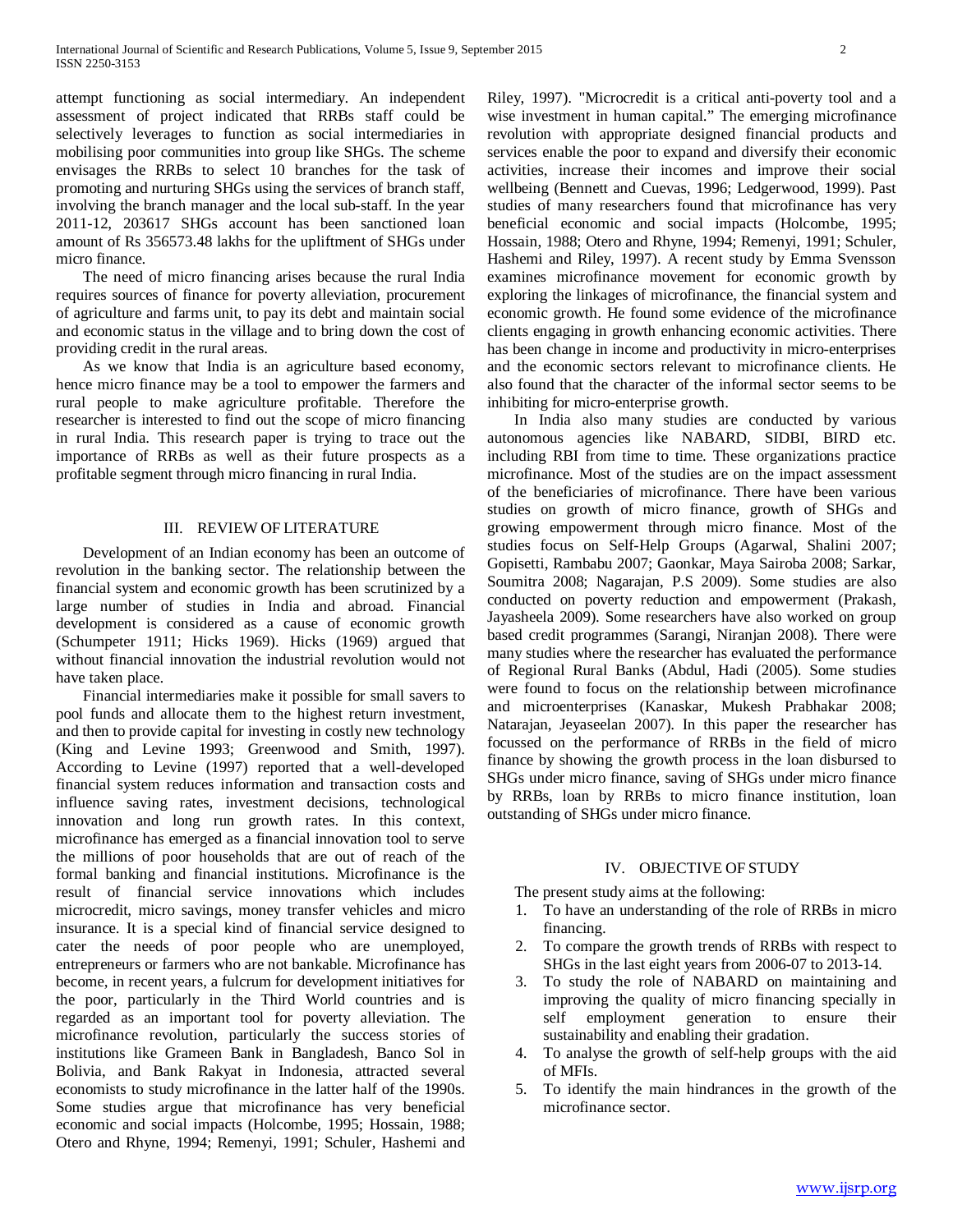#### V. RESEARCH METHODOLOGY

 The present study has been made mainly to focus on the performance of regional rural banks in India in the field of micro financing.

This study is descriptive as well as analytical in nature and makes use of secondary data. The data have been found out by googling in different websites, research paper, and magazines. The quantitative data has been taken from the NABARD handbook which is published yearly. Percentage growth and averages have been used to analyse the data.

# **GROWTH OF MICRO FINANCE BY REGIONAL RURAL BANKS IN INDIA**

 In the view of large outreach and pre-dominant position of this micro financing programme, it is very important to examine the status, progress, trends, qualitative and quantitative performance comprehensively. To achieve this objective, RBI and NABARD have issued guidelines to various financial institutions to furnish data on progress of micro finance. In present study we will focus on the increasing role of regional rural banks in micro financing like savings of SHGs with RRBs, loan disbursed to SHGs by RRBs, loan provided to micro finance institution by RRBs and RRBs loan outstanding against SHGs. This is a comparative study, based towards the performance of RRBs in the field of micro financing in the last six financial years.

#### **MODELS OF MICRO FINANCE**

 There are two models of micro finance involving credit linkage with banks. The present paper deals with these two credit linkage model of micro finance.

- **SHG- BANK LINKAGE MODEL:** this model involves SHG financed directly from banks viz, commercial banks (public and private sector), regional rural banks, Co-operative banks.
- **MFI- BANK LINKAGE MODEL:** this model covers financing of Micro Finance Institution (MFIs), by

banking agencies for lending to SHGs and other small borrowers covered under micro finance sector.

### **Legal structure and regulation**

 SHG-Bank linkage model, under which Micro finance institutions are mainly working, is managed in India by NABARD. However there is a need of proper regulatory body which can fully monitor, supervise and promote the MFIs working in India. There are a mass of institutions with a variety of legal formalities due to this the regulation of all such institutions is not an easy target by a single regulatory body in the present system. Under micro financing structure, though NBFCs, which cover the major part of the outstanding loan portfolio, are regulated by Reserve Bank of India, other institutions like cooperative societies, trusts, companies constituted under Section-25 do not fall within the purview of RBI's regulation. The microfinance bill which was introduced in the year 2007 is still pending. The most recent and the strongest step taken by the government, The Micro Finance Institutions (Development and regulation) Bill, 2011 is a major step in the microfinance sector. The proposed bill clarifies all doubts pertaining to regulation of the MFIs by appointing RBI as the sole regulator for all MFIs.

# **REGIONAL RURAL BANKS- PROGRESS UNDER MICRO FINANCE**

 The progress of micro financing by RRBs especially through SHGs can be assessed by looking at the statistics pertaining to growth trends of various parameters such as number of SHGs getting loan, depositing their savings, outstanding bank loan of SHGs, loan disbursed to MFIs etc over a period of time. For this purpose pertinent data along with the percentage growth therein have been demonstrated in the tables presented below. Moreover, in order to have a pictorial view the data have been presented through graphs and diagrams too.

| <b>YEARS</b> | NO. OF SHGs | <b>GROWTH %</b> | <b>AMOUNT</b> | <b>GROWTH %</b> |
|--------------|-------------|-----------------|---------------|-----------------|
|              |             |                 | (Rs. Cr.)     |                 |
| 2006-07      | 381199      |                 | 2052.72       |                 |
| 2007-08      | 327650      | $-14.0475$      | 2651.84       | 29.18664        |
| 2008-09      | 405569      | 23.78117        | 3193.49       | 20.42544        |
| 2009-10      | 376797      | $-7.09423$      | 3333.20       | 4.374838        |
| $2010 - 11$  | 296773      | $-21.238$       | 3197.61       | -4.06786        |
| 2011-12      | 304809      | 2.70779         | 5026.05       | 57.18146        |
| 2012-13      | 312010      | 2.362463        | 5626.52       | 11.94716        |
| 2013-14      | 333420      | 6.86196         | 6288.13       | 11.75878        |

# **LOAN DISBURSED TO SHGs BY RRBs Table -1**

Source: NABARD handbook- Source of Micro Finance in India.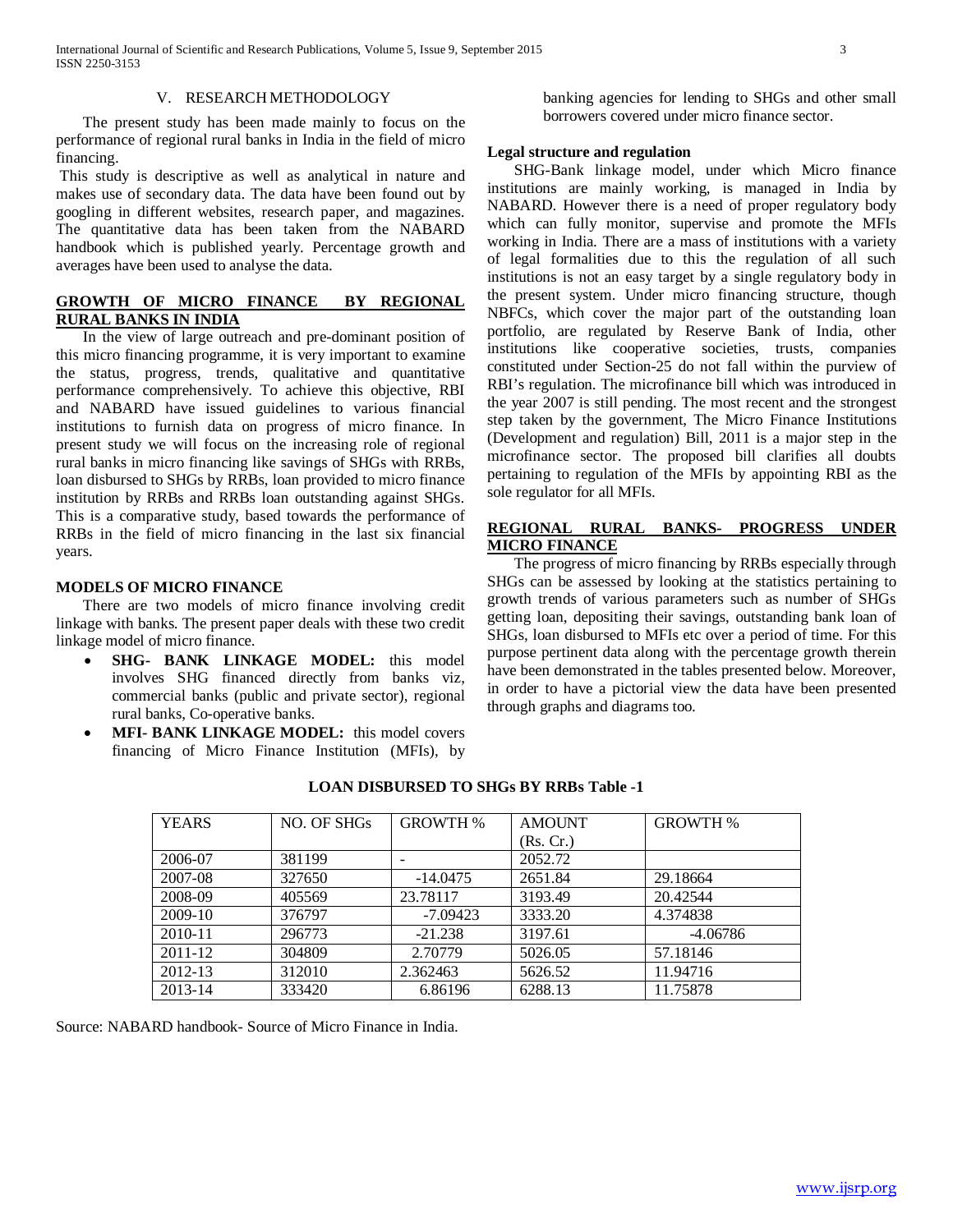International Journal of Scientific and Research Publications, Volume 5, Issue 9, September 2015 4 ISSN 2250-3153



 As per the data available on the website, RRBs line up second after commercial banks in terms of financing to SHGs. In the above section, loan disbursed to SHGs by RRBs under micro finance has been shown. The year 2008-09 saw an immense growth in the no. of SHGs with a loan amount of 3193.49 Cr, where as in the next year no. of SHGs has declined to 376797 but amount of loan disbursed saw a growth of 4.4%. The year 2011- 12, witnessed an enormous growth in the amount of loan disbursed to SHGs that is of 5026.05 Cr, which is more than 50% as compared to 2006-07. During the years 2012-13 and 2013-14 the loan amount was increased at almost same rate. As a whole the number of SHGs has decreased from 381199 in 2006-07 to 333420 in 2013-14. Despite that amount of loan disbursed to SHGs has increased to 6288.13Cr.in 2013-14 from 2052.72Cr. in 2006-07 registering a total growth of 206% during the period of eight years,.

| <b>YEARS</b> | <b>NO. OF SHGs</b> | <b>GROWTH %</b> | <b>AMOUNT(Rs. CR)</b> | <b>GROWTH %</b> |
|--------------|--------------------|-----------------|-----------------------|-----------------|
| 2006-07      | 1183065            |                 | 1158.29               |                 |
| 2007-08      | 1386838            | 17.22416        | 1166.49               | 0.70794         |
| 2008-09      | 1628588            | 17.43174        | 1989.75               | 70.57583        |
| $2009-10$    | 1820870            | 11.80667        | 1299.37               | $-34.6968$      |
| 2010-11      | 1983397            | 8.925788        | 1435.40               | 10.46892        |
| 2011-12      | 2127368            | 7.258809        | 1300.13               | $-9.42385$      |
| 2012-13      | 2038008            | $-4.2005$       | 1527.10               | 17.45749        |
| 2013-14      | 2111760            | 3.618828        | 1959.86               | 28.33868        |

|  | <b>SAVING DEPOSITS OF SHGs WITH RRBs Table -2</b> |  |  |  |
|--|---------------------------------------------------|--|--|--|
|  |                                                   |  |  |  |

Source: NABARD handbook, status of micro finance in India.



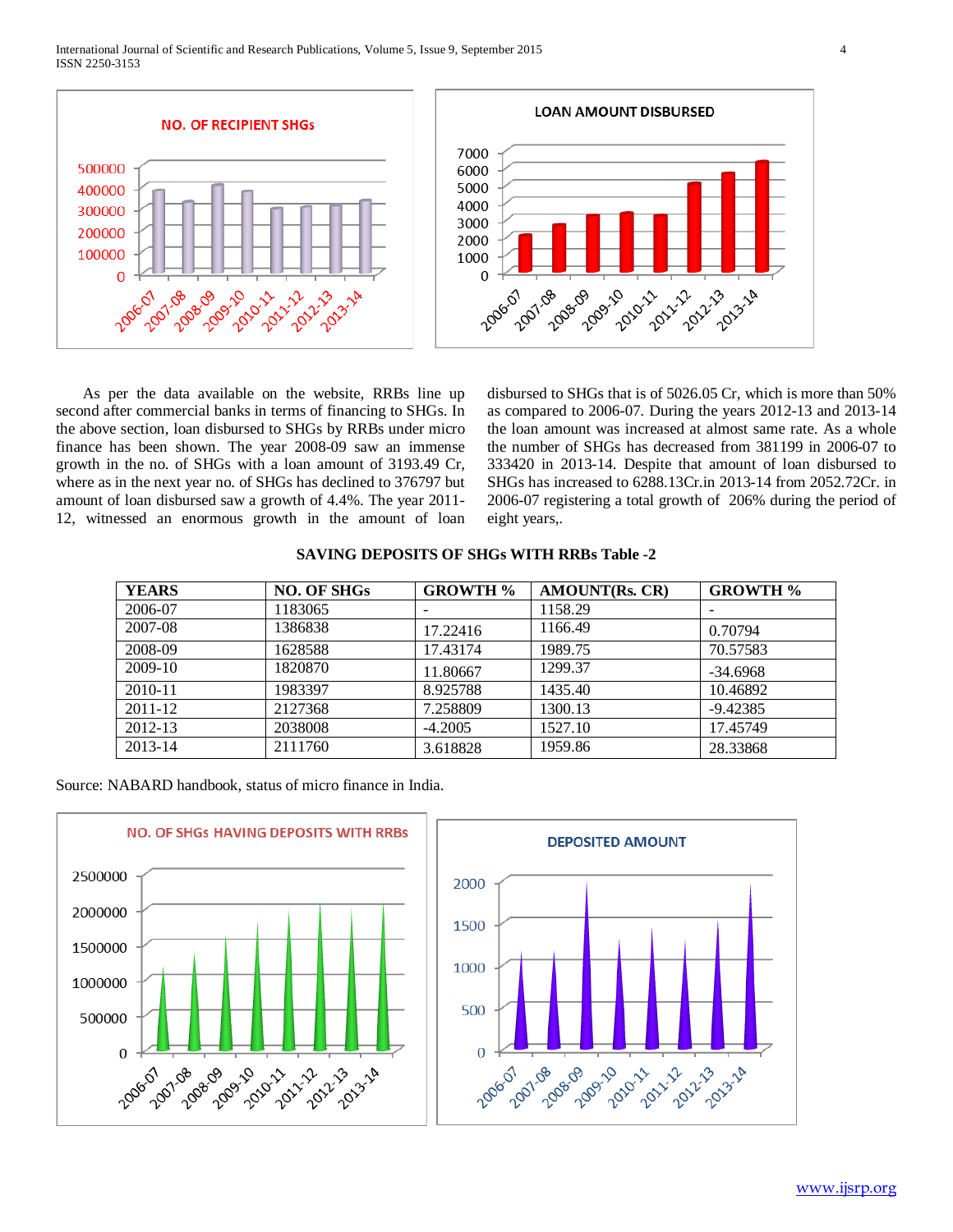International Journal of Scientific and Research Publications, Volume 5, Issue 9, September 2015 5 ISSN 2250-3153

 The saving accounts of SHGs with RRBs have increased with many folds in the last eight years, from 1183065 in the year 2006-07 to 2111760 in the year 2013-14. This clearly depicts the inclination of rural and marginalised people including members of SHGs towards banking transaction and saving habits. If we look at the saving amount of SHGs with RRBs, year 2008-09

recorded the maximum saving deposit amounts of 1989.75 Cr, which was highest until now. It was followed by the saving of Rs. 1959.86 Cr. in 2013-14. The growth pattern of the saving amount does not seem to be consistent over the study period evidencing a negative growth during 2009-10 and 2011-12.

| <b>LOAN DISBURSED TO MICRO FINANCE INSTITUTION by RRBs Table - 3</b> |  |  |
|----------------------------------------------------------------------|--|--|
|----------------------------------------------------------------------|--|--|

| <b>YEARS</b> | <b>NO. OF MEI'S</b> | <b>GROWTH %</b> | <b>AMOUNT(Rs. Cr)</b> | <b>GROWTH %</b> |
|--------------|---------------------|-----------------|-----------------------|-----------------|
| 2006-07      |                     |                 | 0.22                  |                 |
| 2007-08      | 8                   | 14.28571        | 1.51                  | 586.3636        |
| 2008-09      | 59                  | 637.5           | 13.50                 | 794.0397        |
| 2009-10      | 46                  | $-22.0339$      | 24.14                 | 78.81481        |
| 2010-11      | 9                   | $-80.4348$      | 4.16                  | $-82.7672$      |
| $2011 - 12$  | 113                 | 1155.556        | 13.28                 | 219.2308        |
| 2012-13      | 14                  | $-87.6106$      | 45.82                 | 245.03          |
| 2013-14      | 16                  | 14.28571        | 163.17                | 256.11          |

200

150

100

50

 $\Omega$ 

**LOAN AMOUNT DISBURSED** 

| Source: NABARD handbook, status of micro-finance in India. |
|------------------------------------------------------------|
|------------------------------------------------------------|



 Under MFIs –bank linkage model, the year 2011-12 saw an enormous growth in loan disbursed to micro finance institution. No. of MFIs getting loan from RRBs was to 113 in India which further came down to 16 in 2013-14. These MFIs act as intermediaries between a bank and a borrower. While looking at the statistics relating to loan disbursed to MFIs we find that the year 2013-14 recorded a highest amount of loan disbursed to MFIs i.e. Rs 163.17Cr, which was all time highest by RRBs in this period. According to the report of progress under micro

finance 2011-12, commercial banks are losing their confidence in lending to MFIs and loan during the year declined by over 38% as compared to last year. There has been a marginal decline in no. of MFIs availing fresh loan from bank in spite of the fact that loan outstanding against MFIs has come down by almost 17% during the year. The regional rural banks on the other hand have increased their lending to MFIs during the year and also reducing their outstanding loan amount.

| Years     | NO. OF SHGs | <b>GROWTH %</b> | AMOUNT (Rs. Cr.) | <b>GROWTH %</b> |
|-----------|-------------|-----------------|------------------|-----------------|
| 2006-07   | 729255      |                 | 2801.76          |                 |
| 2007-08   | 875716      | 20.08365        | 4421.04          | 57.7951         |
| 2008-09   | 977834      | 11.66109        | 5224.41          | 18.17152        |
| $2009-10$ | 1103980     | 12.90055        | 6144.58          | 17.6129         |
| 2010-11   | 1281493     | 16.07937        | 7430.05          | 20.92039        |
| 2011-12   | 1293809     | 0.961067        | 8613.57          | 15.92883        |
| 2012-13   | 1327367     | 2.593737        | 10521.23         | 22.14715        |
| 2013-14   | 1227563     | $-7.51895$      | 11048.95         | 5.015763        |

# **BANK LOAN OUTSTANDING of RRBs AGAINST SHGs Table-4**

Source: NABARD handbook, status of micro-finance in India.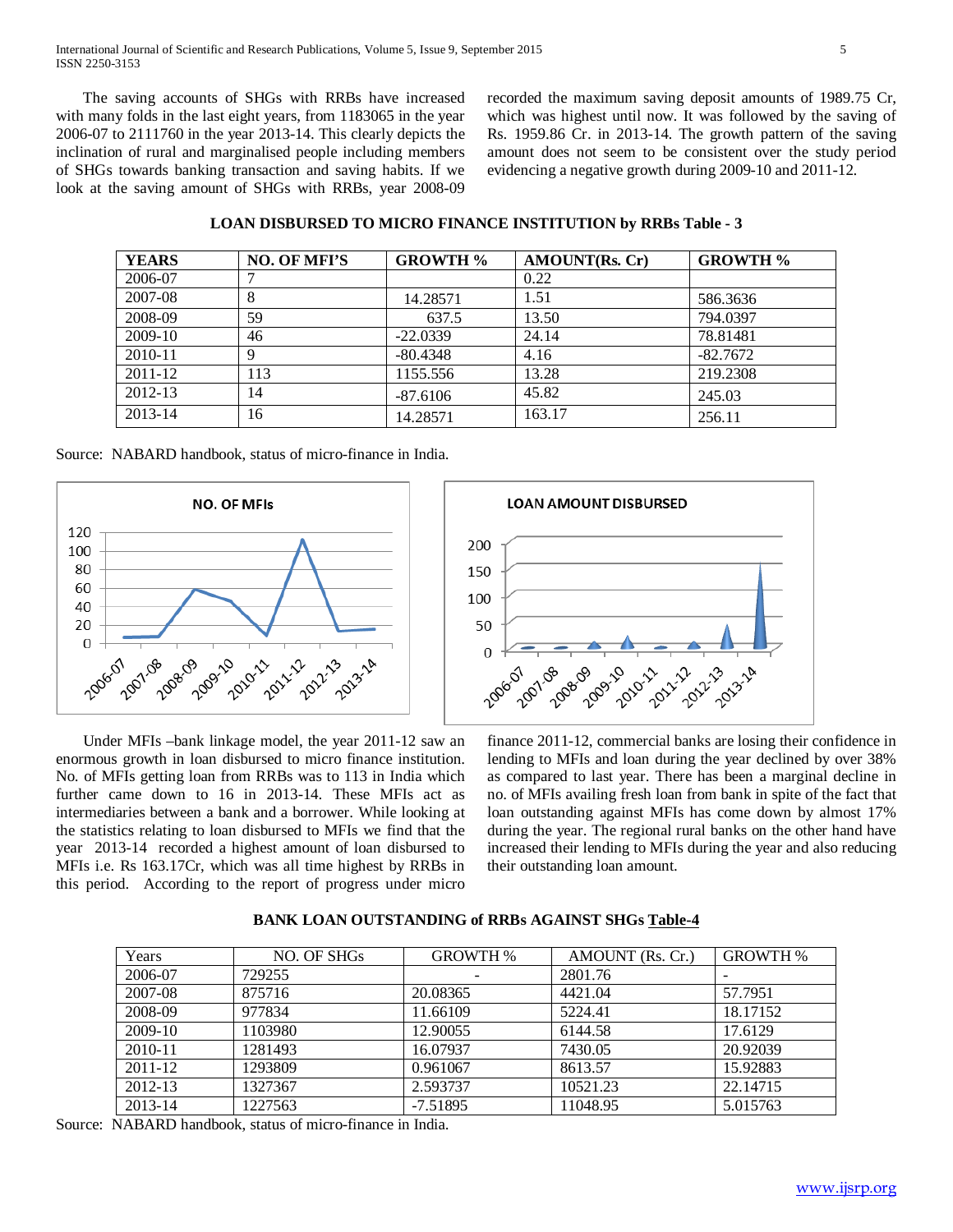Through the numerical facts shown in the Table No. 4, researcher has tried to show the outstanding loan amount of RRBs against SHGs. Though there has been a growth in the no. of SHGs in the study period, a marginal decline has been recorded in 2013-14. On the other hand the loan outstanding has also increased, but the % growth in outstanding loan amount is decreasing year by year, which means that RRBs are presently in better position to recover their outstanding loan amount, and it has been concluded that RRBs will reduce their outstanding loan very fast in coming years.

#### **Main hindrances in the growth of the Microfinance sector**

 1. A very basic and crucial problem of MFIs is a shortage of sufficient funds as well as improper utilisation of available funds. The main reason of this is the nature of MFIs being for-profit motive, and hence restricted from taking public deposits.

 2. Another hindrance in the growth of the microfinance sector is the little or no knowledge of the common people about microfinance arrangement and it is more difficult to serve them as microfinance clients as loans are disbursed on group lending concept and a past record of the group plays an important role in getting new loans.

 3. Because of increasing level of completion among the financial institutions serving in this sector, it has become mandatory for a MFI to make their pricing system quite transparent. Non-transparent pricing by MFIs restricts the borrowers to choose the loan products in a dilemma.

 4. One of the major drawbacks of MFI sector is Multiple Lending and Over-Indebtedness. Though competition is assumed to be good for a healthy business environment but in this case it is going against both the parties. In order to increase the market share, some of the MFIs are giving multiple loans to same borrowers which in some cases is leading to over-indebtedness

 5. In some of the areas it has been observed that mutual understanding of some large MFIs has resulted in cluster formation. This is one of the reasons for the dominance of the microfinance sector in the southern states.

 6. Another important problem of the microfinance is that some of the members of the group either leave the group or move to another group. Since loans are disbursed on group basis, the

# group plays an important role in getting new loans either through SHG-Bank linkage or through MFIs.

# VI. STRATEGIC MICRO-FINANCE PLAN WITH NABARD SUPPORT

 They are playing a major role in the SHG - Bank Linkage Programme especially also as SHPIs. It is significant that as an institution they have the expertise and potential to fulfill both the requirements of SHGs - formation plus nurturing and financial service provisions (credit plus). Their dual role has special meaning in areas which face severe financial exclusion and which do not have a sufficient presence of well performing NGOs. However, to upscale the programme to a level where it can really make a visible impact, RRBs need handholding particularly in the areas of training, promotion and development. NABARD may provide required assistance.

 NABARD should prepare a strategic action plan RRB-wise, for promotion and credit linkage of SHGs. RRBs may be asked to form, nurture and credit link at least 3,000 SHGs in all districts covered by them in North-Eastern, Eastern and Central Regions. A Memorandum Of Understanding (MOU) may be signed by RRBs with NABARD for a period of 5 years - with NABARD providing the promotional and development assistance out of the "Financial Inclusion Promotion and Development Fund" and RRBs forming, nurturing and providing financial services to SHGs. RRBs may accomplish the task with the support of individual rural volunteers, BFs, their staff members, etc. NABARD may closely monitor the programme - with focus on qualitative aspects.

### VII. CONCLUSION

 For the last two decades, Indian economy has been growing at a faster rate but not all have benefited by this excellent growth. Liberalisation, privatisation and globalization have given a tremendous opportunity to develop but this development has been restricted to a certain group of people. This has resulted in an increasing gap between the haves and have-nots of the society. In this context, microfinance can help reduce this



ISSN 2250-3153